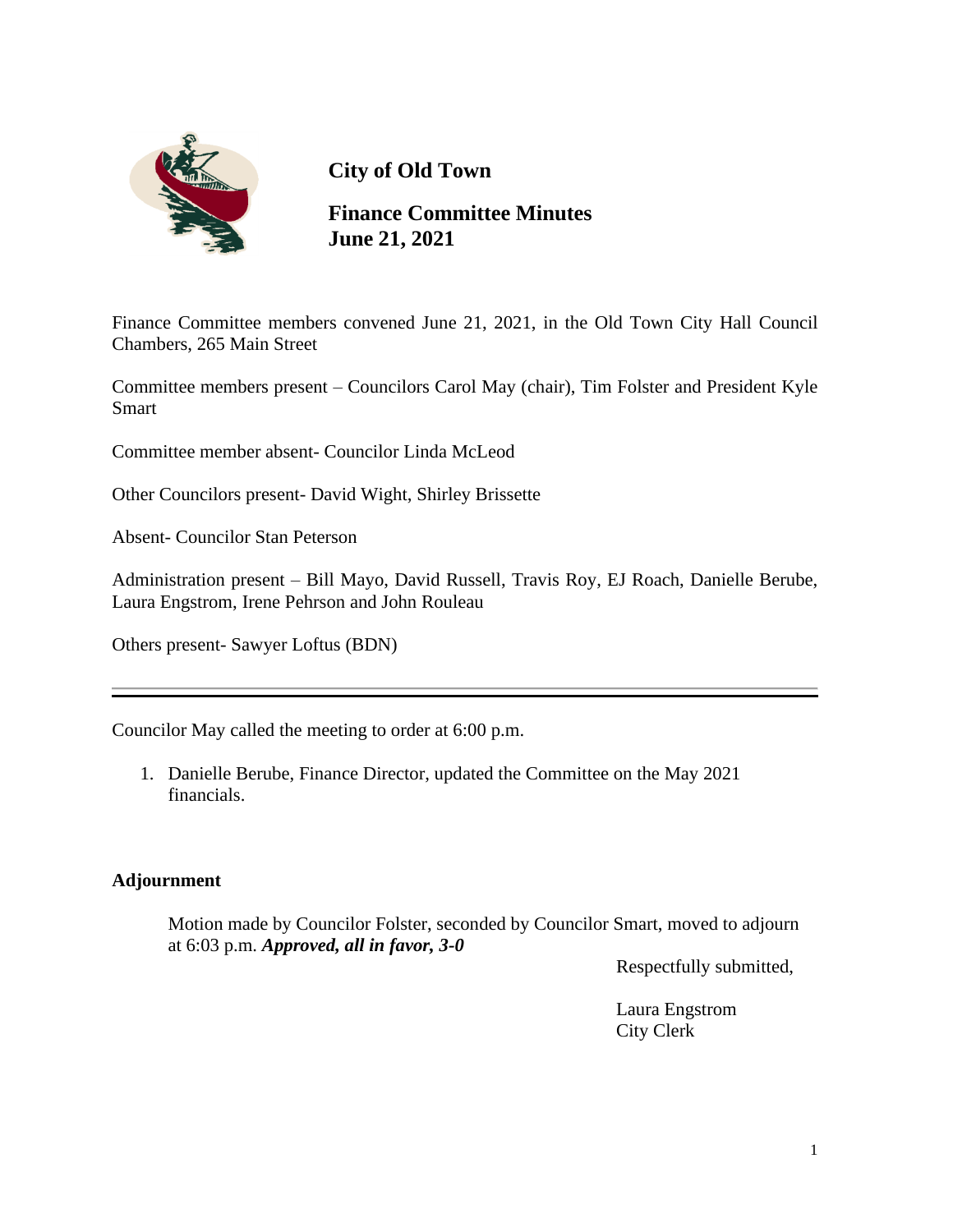

# **City of Old Town**

**Special Council Meeting Minutes June 21, 2021**

Council convened June 21, 2021 in the City Hall Council Chambers, 265 Main Street

Councilors present – President Kyle Smart, Councilors Shirley Brissette, Tim Folster, David Wight and Carol May

Councilors absent- Linda McLeod and Stan

Administration present – Bill Mayo, Travis Roy, EJ Roach, Danielle Berube, Laura Engstrom, Irene Pehrson, David Russell and John Rouleau

Others present – Sawyer Loftus (BDN)

Council President Kyle Smart called the meeting to order at 6:04 p.m.

#### **Approval of the Minutes**

Resolved, the Old Town City Council hereby approves as presented:

The June 07, 2021, Regular Council meeting minutes.

 Motion made by Councilor Brissette, seconded by Councilor Wight, *Approved all in Favor,* **5-0 (passes)**

#### **Petitions, Communications, and Citizens' Requests**

#### **Reports**

A. Council President

B. Standing Committees -Administrative Services, Economic Development, Finance Services and Public Services.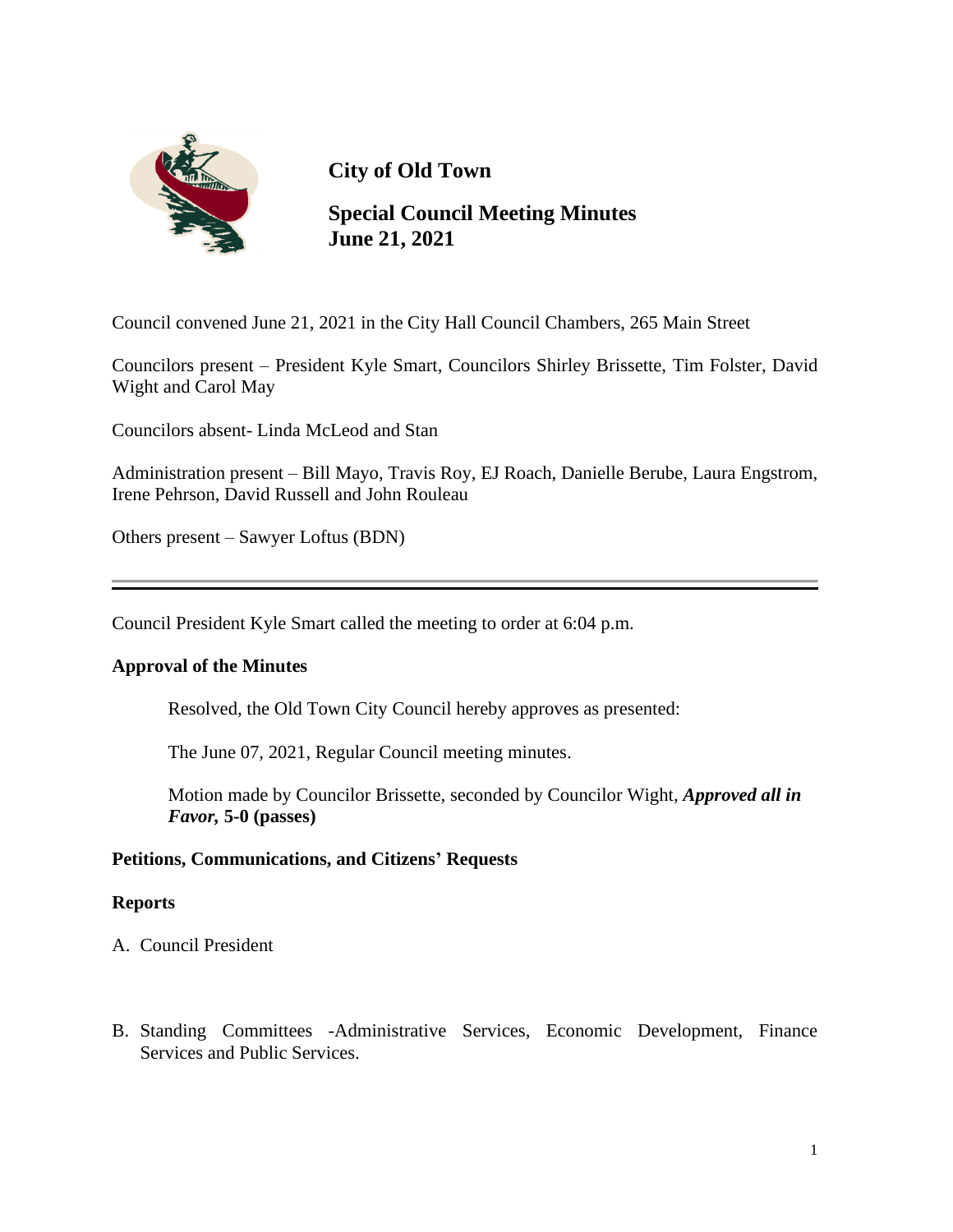#### C. City Councilors

- Councilor Brissette congratulated the OTHS boys baseball team for the State Championship win.

### D. City Attorney

#### E. City Manager

Bill Mayo, City Manager updated the council on the following items:

- Asked the Councilors to return the Storm Water surveys back to him.
- Potential plan for the Old Town Water District to run a new 8-inch water pipe from College Ave. down through to the Penny Road to improve water pressure and flow. This 1.7 million projects would start next year, and funding could be coming from possible grants from the State.
- City of Old Town Flag is now being sold at the City of Old Town for \$30.00.
- Line painting for City roads is ongoing but the company is finding it difficult to access White and Yellow paint because of a shortage.
- Looking into the potential of paving more City roads.

#### **Consent Agenda**

#### **Public Hearings and Second Reading of Ordinances:**

1. Resolved, the Old Town City Council hereby approves the second reading with final approval of the Order approving the issuance of bonds and notes in amounts, not to exceed \$3,300,000, for the purpose of financing all or a portion of the cost of any or all (1) rehabilitation and renovation of City roads, City streets and other City paved surfaces and related ditch and drainage structures, and City streetlights and (2) facilities, equipment or both functionally related and subordinate to the foregoing, (3) closure of the CDD landfill at the City Transfer Station, (4) construction or extension of fiber and broadband service in Old Town.

 Motion made by Councilor Folster, seconded by Councilor Wight for a Roll Call Vote. *Approved, all in favor* **5-0, (motion passes)**

| <b>Council President Smart</b> | Yes |
|--------------------------------|-----|
| <b>Councilor Folster</b>       | Yes |
| Councilor May                  | Yes |
| <b>Council Brissette</b>       | Yes |
| Council Wight                  | Yes |
|                                |     |